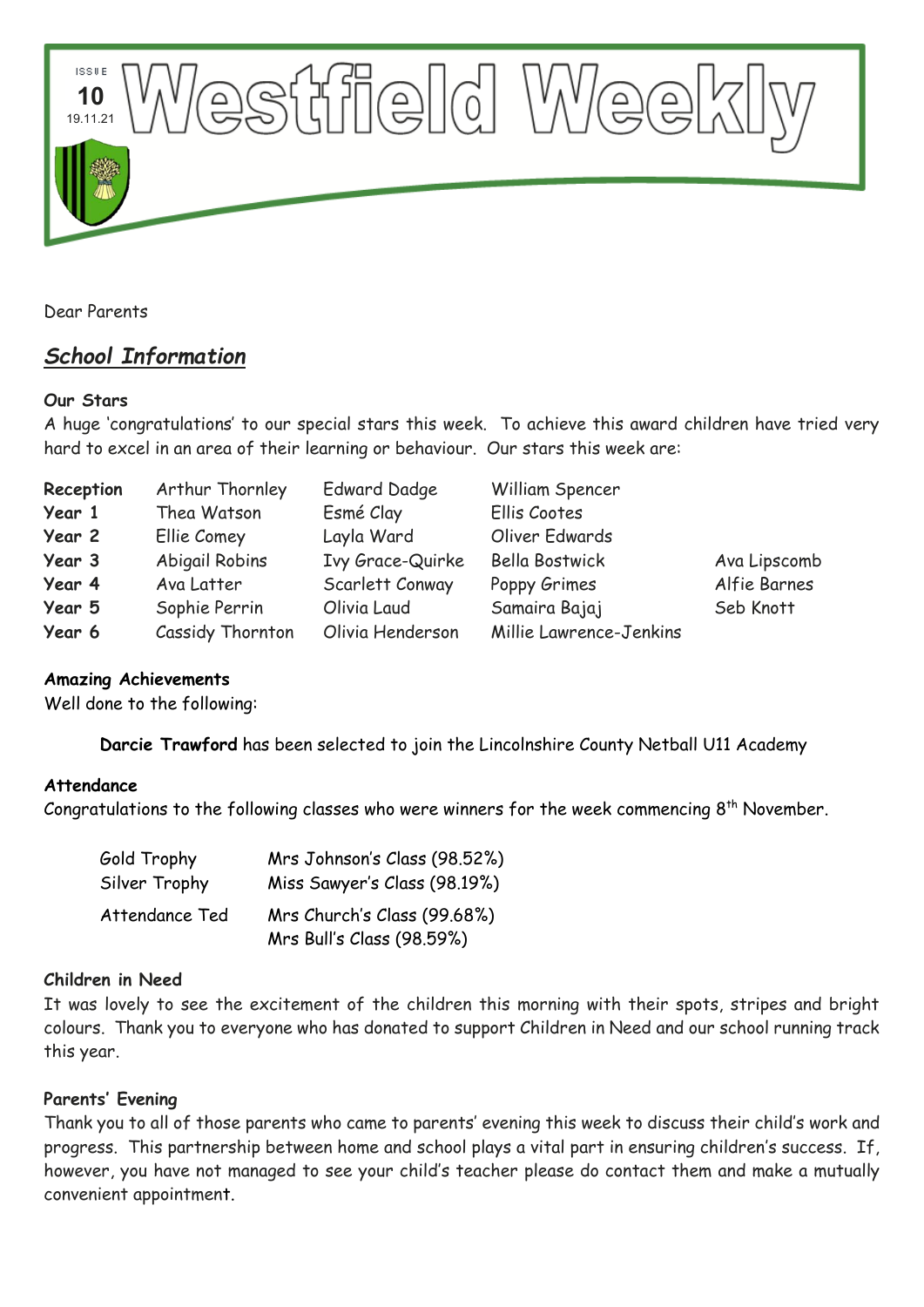**Term Dates 2022-23** Please see below our term dates for 2022-23.

**TERM 1 2022**

**TERM 2 2022**

**TERM 3 2023**

**TERM 4 2023**

**TERM 5 2023** *Training Day Monday 17th April* First day of term Tuesday 18<sup>th</sup> April *May Day Bank Holiday Monday 1st May* Last day of term Friday 26<sup>th</sup> May

**TERM 6 2023** First day of term Monday 5<sup>th</sup> June Last day of term Friday 21st July

*Training Day Thursday 1st September Training Day Friday 2nd September* First day of term Monday 5<sup>th</sup> September Last day of term Friday 21st October

*Training Day Monday 31st October* First day of term Tuesday 1st November Last day of term Friday 16<sup>th</sup> December

*Training Day Tuesday 3rd January* First day of term Wednesday 4<sup>th</sup> January Last day of term Friday 10<sup>th</sup> February

First day of term Monday 20<sup>th</sup> February Last day of term Friday 31st March

## **Crib Fest 2021**

Bourne Baptist Church is holding its first Crib Fest on Saturday 27<sup>th</sup> November from 11:00am-4:00pm. This is the same day as the Christmas lights in Bourne will be switched on. Bourne Westfield will be creating a nativity set to display, so please pop along to see it – thank you.

### **Oracy Challenge: Book Review**

Think about the book you are reading at the moment or a book you have read previously. Talk to a grown up or friend about the following questions relating to your book.

- Rate your book out of 10
- If you were the Author what would you change?
- What is your favourite part of the story and why?
- If you could meet a character from your book who would it be?
- Who would you recommend this book to and why?

## **A Date with Dan: Keeping Children and Young People safe Online**

Online safety can be a bit of a minefield and many of us have lots of questions on how we can not only keep our children safe but also let them enjoy the benefits the online world brings. Online Safety Officer, Dan Hawbrook, will provide a special Question and Answer session on 25<sup>th</sup> November 2021 for parents and